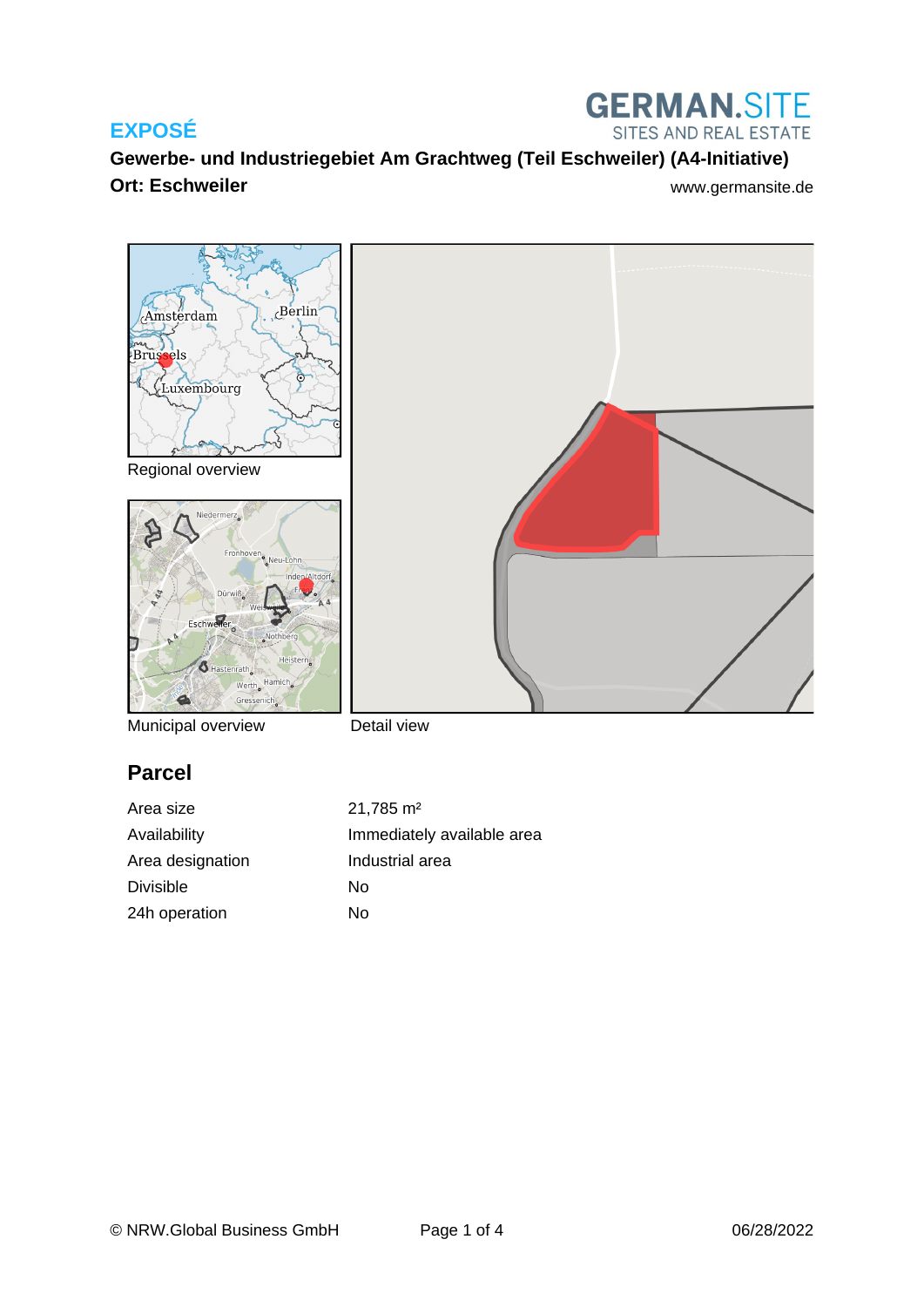

**Gewerbe- und Industriegebiet Am Grachtweg (Teil Eschweiler) (A4-Initiative) Ort: Eschweiler With an architecture [www.germansite.de](http://www.germansite.de)** www.germansite.de

#### **Details on commercial zone**

Your energy site near the highway A4!

The approx. 31 ha planned area is located in the immediate vicinity of the 2300 MW Weisweiler power plant. The area of the intermunicipal zone borders in the south-west onto the power plant's tracks which are connected to the public rail network and can be used in consultation with the owners. Due to the area's designation as an industrial zone, building heights up to a maximum of 47 m are possible.

Industrial tax multiplier 430.00 % Area type GI

#### **Links**

<https://www.gistra.de>



Erreichbarkeit in 20 Minuten: 493.000 Industriegebiet Am Grachtweg Einwohner



#### **Transport infrastructure**

| Freeway      | A4                          | 2 km  |
|--------------|-----------------------------|-------|
| Airport      | Maastricht-Aachen           | 50 km |
| Airport      | Köln-Bonn                   | 70 km |
| Port         | Born (NL)                   | 50 km |
| Port         | Köln                        | 60 km |
| Rail freight | <b>Kraftwerk Weisweiler</b> | 2 km  |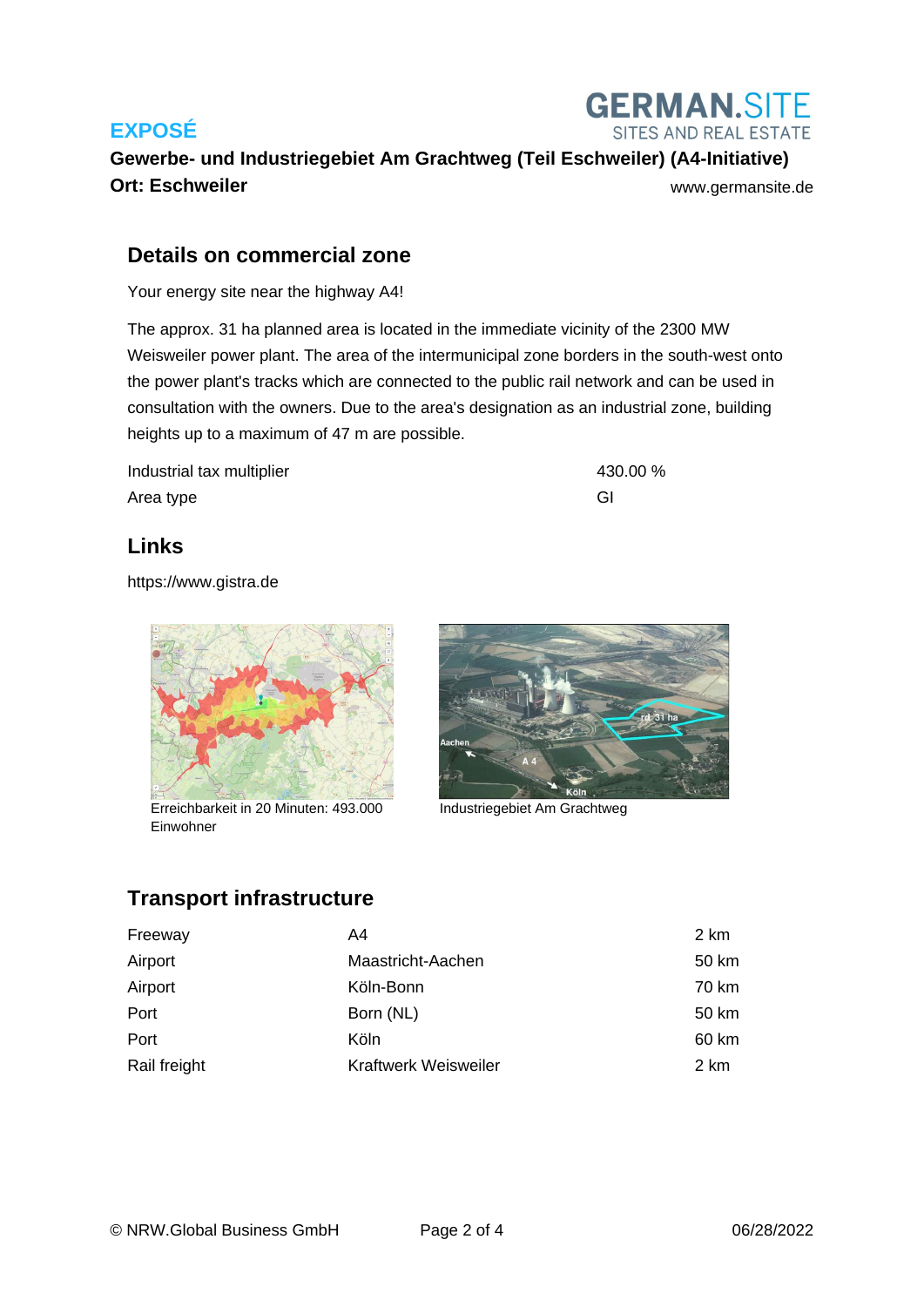

# **Gewerbe- und Industriegebiet Am Grachtweg (Teil Eschweiler) (A4-Initiative) Ort: Eschweiler With an architecture [www.germansite.de](http://www.germansite.de)**

#### **Information about Eschweiler**

Eschweiler lies to the north of the Eifel and is embedded in delightful and densely wooded surroundings.

This excellent location provides short distances to the economic areas the Netherlands and Belgium as well as closeness to first class research centres as the RWTH Aachen University, Aachen University of Applied Sciences and Jülich.

Establishing business premises in Eschweiler you will benefit from a peaceful industry location offering an individual flair of sights surrounded by peaceful green spaces reminding of the history and local stories.